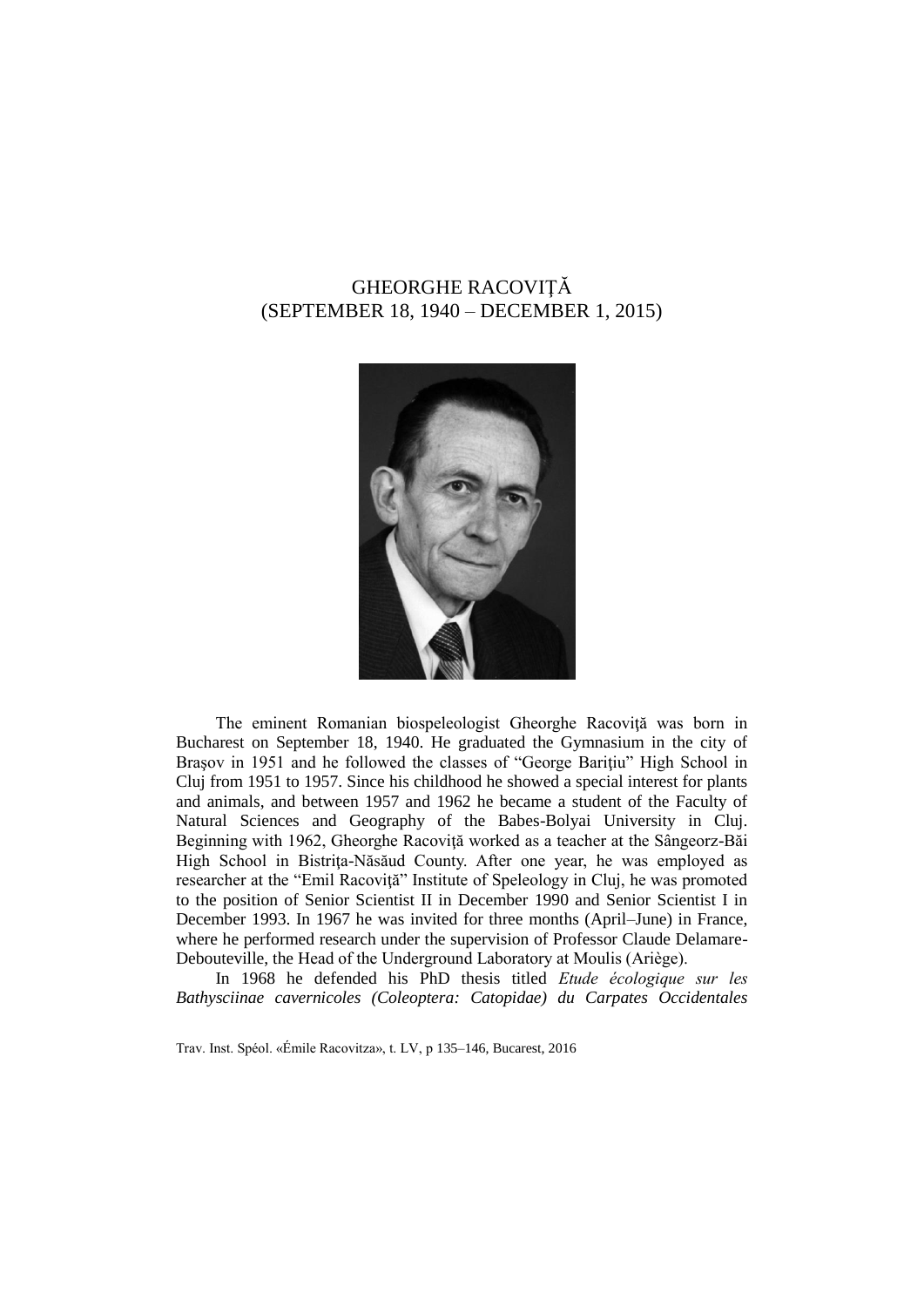[*Ecological research of Bathysciinae (Coleoptera: Catopidae) from Western Carpathians*] under the scientific coordination of Professor Margareta Dumitrescu. His doctoral work was published in 1980 in *Mémoires de Biospéologie*, a reputed French journal.

In 1969, Dr. Gheorghe Racovită joined a selected group of scientists for the Cuban – Romanian Biospeleological Expedition, whose goal was to survey the underground fauna of Cuban karst. For seven years (1982–1989) Gheorghe Racoviţă served as the Head of the Cluj-Napoca Department of "Emil Racoviţă" Institute of Speleology. Between October and November 1992 and May–June 1993, he conducted additional research on the ecology of troglobitic beetles at the Underground Laboratory in Moulis.

Dr. Gheorghe Racoviţă, the grandson of the great Romanian biologist Emil Racoviţă, was an admirable teacher (Associate Professor) at the Faculty of Biology and Geology, in Cluj-Napoca. His expertise and research skills were in the fields of cave fauna (Coleoptera) ecology and taxonomy, cave climatology and glaciology, karst geomorphology, and karst protection. His most remarkable scientific results were:

– Identification of factors that control the population size of cave Coleoptera;

– Mathematical modeling of cave Coleoptera density self-regulation;

– Investigated the relationships between the cave environment and the superficial underground environment (Milieu Souterrain Superficiel - MSS)

– Addressed the classical biospeleological concepts on cave populations isolation and underground colonization

– Studied the ethology (reproductive, social, and spatial behavior) of the endemic troglobitic Bathysciinae from Western Carpathians

– Made use of numerical taxonomy methods in cave fauna systematics; separation of the different cave populations of the same species on basis of the morphological characters

– Defined the concept of "meroclimate" within karst cavities

– Performed statistical analysis of the underground climatic parameters; characterizing and comparing the physical underground peculiarities of different caves

– Investigated the main factors controlling the dynamics of the ice stalagmites, establishing their relationship with the aboveground climate; he was also a pioneer in attempting to reconstruct the climate evolution based on the ice block from Scărişoara Ice Cave

– Modelled exo- and endokarst landscape on the basis of major changes of the paleogeographical environment;

– Added important contributions to the ecological fundamentals of the underground biocenosis conservation.

In 1973, Dr. Gheorghe Racoviţă received the "Emil Racoviţă" Award of the Romanian Academy for his contribution to the research *Sur les caractéristiques*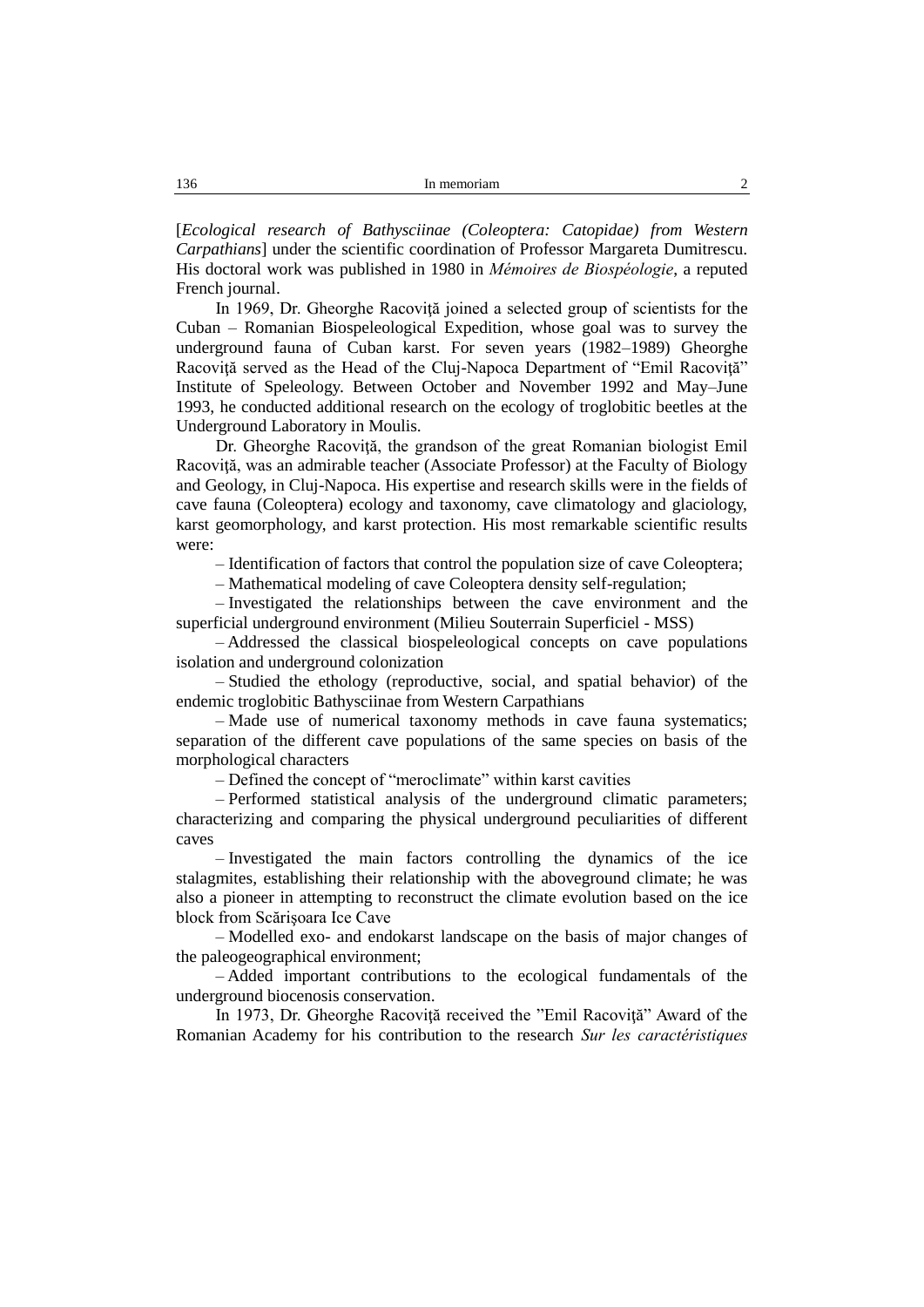*physiques du milieu des grottes de Cuba* published in the first volume of a Series called *Resultats des expéditions biospéologiques cubano-roumaines à Cuba*. Dr. Gheorghe Racovită edited and published 177 scientific articles, he wrote 12 books, 20 chapters in different scientific volumes and 20 articles disseminating science to a broader audience, from scholars to university students. Fifty-seven scientific communications were presented by Dr. Gheorghe Racoviţă at various national and international conferences and congresses. He was member of six scientific societies and associations, such as Society of Biospeleology in France, Society of Biological Sciences, Society of Ecology, Romanian National Committee for Biological Sciences, Commission of Natural Monuments and Man and Biosphere of the Romanian Academy. The book titled *To know or not to know. The truth about the life of Emil Racoviță*, is the most important publication dedicated to the founder of biospeleology and of the world's first Institute of Speleology (Racoviță, 1999). The title should be an answer to the Shakespeare's uncertainty as the fundamental question of humankind. As a great scientist and tireless fighter for cultural flourishing, democracy and social progress, Emil Racoviţă explained that *to know* means scientific organization, rational activities, co-operation, solidarity and peaceful evolution. On the other hand, *not to know* means superstitions, blind egoism, wild competition, misunderstandings, enemies, war, starvation, disasters. Beginning with 1992 Dr. Gheorghe Racoviţă was appointed as an Associate Professor at the Faculty of Biology and Geology – "Babeş-Bolyai" University in Cluj-Napoca, where he taught Biospeleology, Evolutionism, Statistics, Zoology and Environmental Protection courses. He was an advised for 25 bachelor, masters, and PhD students.

As stated in a recent obituary "*Dr. Racoviţă was truly extraordinary – he was revered by generations of scientist and colleagues worldwide, and also by the eclectic group of biologists, geologists, geographers, paleontologists, and others that make up the Speleological Institute*" (Onac & Murariu, 2016). Remembering the book dedicated to the founder of Biospeleology and of the Institute of Speleology in Cluj-Napoca, we believe that Gheorghe Racovită lived his time *to be* knowing how to cooperate peacefully with his colleagues and friends through rational activities, with a solid scientific organization. Gheorghe Racoviţă waited for the time *not to be* with serenity, and unfortunately it came far to soon. May he rest in peace!

*ACKNOWLEDGEMENTS*: We are grateful to Simona Boşca (Romanian Academy Cluj Napoca) and Ioana Ciumașu (Emil Racoviță Institute of Speleology Bucharest) for proving valuable information about Gheorghe Racoviță. We thank Bogdan P. Onac for his contribution to the content of this material.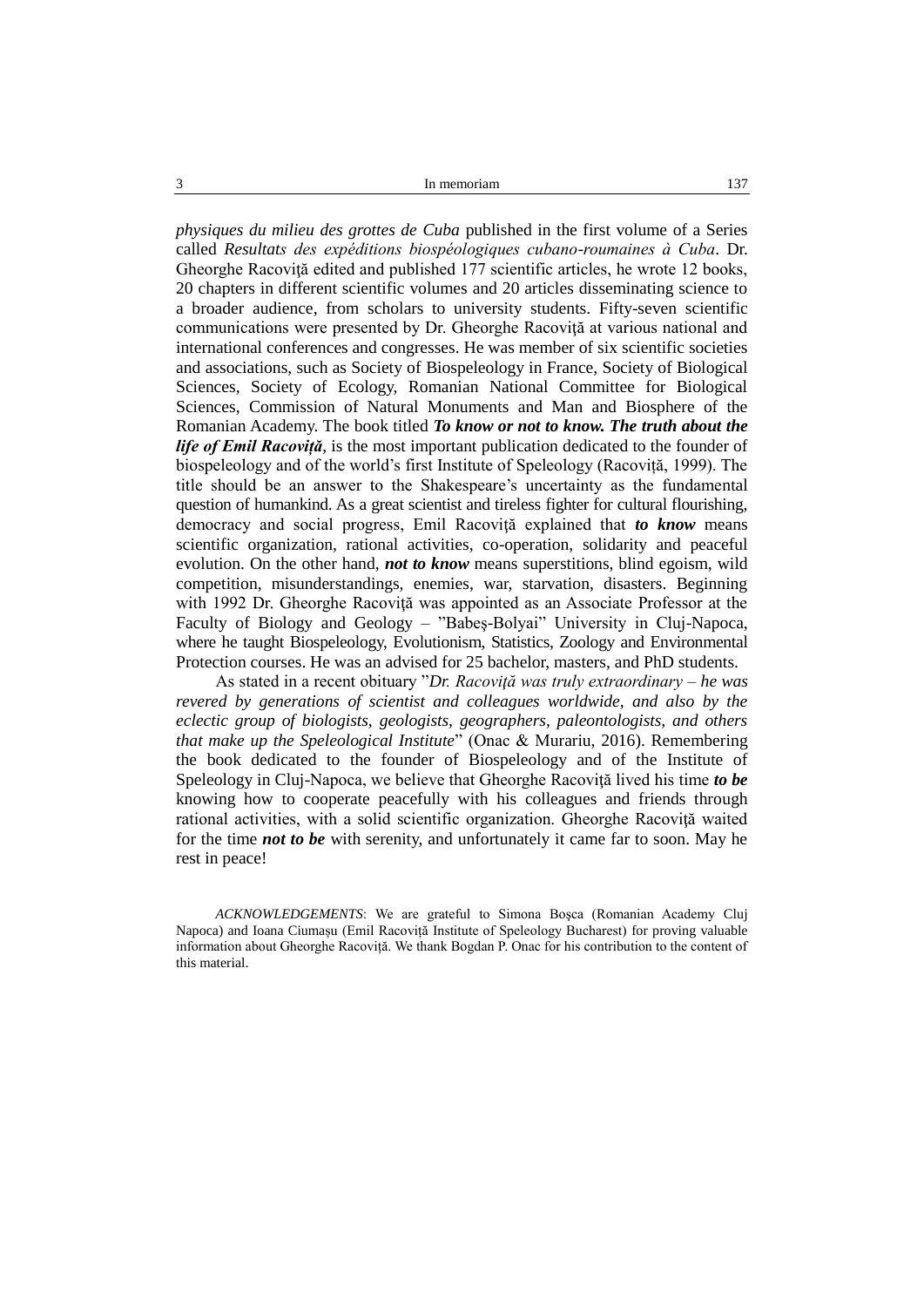

Gheorghe Racoviţă in his office (September 2004; photo: B.P. Onac).

#### **LIST OF PUBLICATIONS**

- Pleşa, C., Botea, F., **Racoviţă, G.**, Cercetări asupra faunei biotopurilor acvatice subterane din bazinul Crişului Repede. I. Valea Mişidului şi afluenţii. *Lucrările Institutului de Speologie «E. Racoviţă»*, t. III, 1964, p. 367–396.
- Viehmann, I. **Racoviţă, G.**, Şerban, M., Observaţii asupra microclimei Gheţarului de la Scărişoara. *Lucr. Inst. Speol. «E. Racoviţă»*, t. IV, 1965, p. 105–115.
- **Racoviţă, G.**, Date privind ecologia coleopterului troglobiont *Pholeuon proserpinae glaciale* Jeannel din Gheţarul de la Scărişoara (Munţii Apuseni). *Lucr. Inst. Speol. «E. Racoviţă»*, t. IV, 1965, p. 135–139.
- **Racoviţă, G.**, Viehmann, I., Observaţii asupra dinamicii stalagmitelor de gheaţă din Gheţarul de la Scărişoara – Sala Biserica. *Lucr. Inst. Speol. «E. Racoviţă»*, t. V, 1966, p. 43–65.
- Racoviță, G., Nouvelles contributions à l'étude du topoclimat de la grotte "Ghețarul de la Scărişoara". *Annales de Spéléologie*, t. 22, fasc. 4, 1967, p. 757–786.
- Rusu, T., **Racoviţă, Gh.**, Coman, D., L'application des relevées topographiques en spéléologie. *Actes du Colloque International de Spéléologie CISNA'67*, Hann-sur-Lesse, Belgique, 1967, p. 83–91.
- Viehmann, I., **Racoviţă, Gh.**, Les stalagmites de glace thermoindicatrices. *Actes Coll. Int. Spéléol. CISNA'67*, 1967, p. 92–96.
- Viehmann, I., **Racoviţă, Gh.** Şerban, M., *Gheţarul de la Scărişoara*. Edit. Meridiane, Bucureşti, 1968, 80 pp.
- Viehmann, I., **Racoviţă, Gh.**, Un caz particular de stalagmite de gheaţă în peştera de la Scărişoara. *Natura, Seria Biologie*, nr. 6, 1968, p. 26–30.
- **Racoviţă, Gh.**, Concepţia evoluţionistă a lui Emil Racoviţă. *Natura, Seria Biologie*, nr. 6, 1968, p. 44–53.
- Viehmann, I., **Racoviţă, Gh.**, Stalagmitele de gheaţă termoindicatoare. *Dări de seamă ale Comitetului Geologic*, t. LIV, Partea I, 1968, p. 353–363.
- Racoviță, Gh., Rusu, T., Utilizarea tachimetrului autoreductor "BRT-OO6" în cartarea peșterilor. *Lucr. Inst. Speol. «E. Racoviţă»*, t. VIII, 1969, p. 232–242.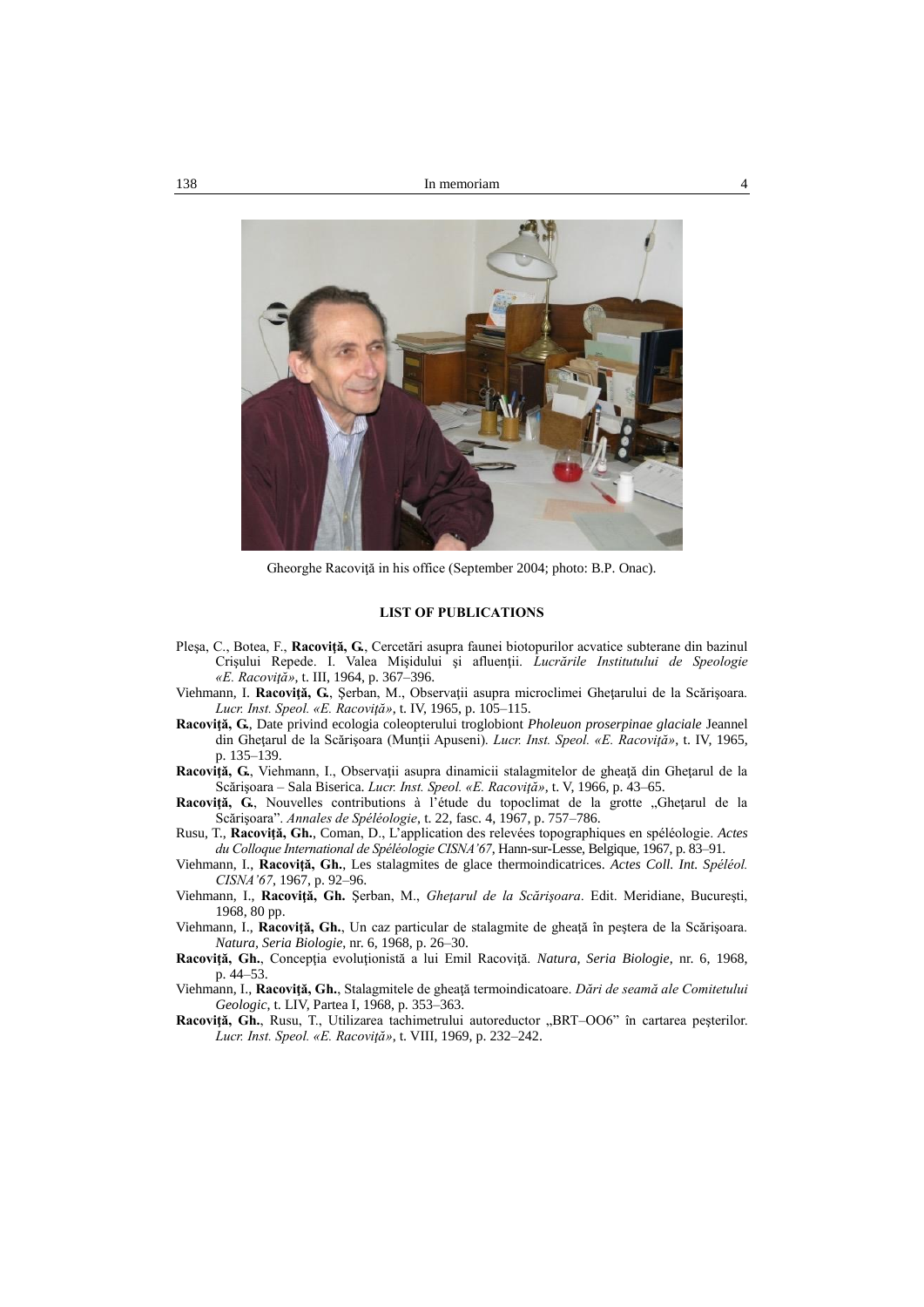| -<br>. . | In memoriam | 30 |
|----------|-------------|----|
|          |             |    |

- Rusu, T., Viehmann, I., **Racoviţă, Gh.**, Crăciun, V., Primele urme de paşi ale omului preistoric în peşterile României. *Ocrotirea Naturii*, t. 13, nr. 2, 1969, p. 191–200.
- **Racoviţă, Gh.**, Note sur la correspondance entre René Jeannel et Emile Racovitza. *Livre du Centenaire "Emile Racovitza"*, Edit. Academiei, Bucureşti, 1970, p. 195–202.
- **Racoviţă, Gh.**, La périodicité reproductive chez *Pholeuon proserpinae glaciale* Jeannel (Coleoptera, Bathysciinae). *Livre du Centenaire*, 1970, p. 445–458.
- Viehmann, I., Racoviță, Gh., Rișcuția, C., Découvertes traceologiques récentes concernant la présence de l'homme et de l'ours de caverne dans la grotte "Ciurului-Izbuc" des Monts Pădurea Craiului. *Livre du Centenaire*, 1970, p. 521–528.
- **Racoviţă, Gh.**, Crăciun, V., Considérations sur la variation saisonnière des formations de glace de la grotte "Gheţarul de la Scărişoara". *Livre du Centenaire*, 1970, p. 587–616.
- Rusu, T., **Racoviţă, Gh.**, Crăciun, V., Le système karstique Topliţa–Ciur–Tinoasa (monts Pădurea Craiului). *Livre du Centenaire*, 1970, p. 627–650.
- **Racoviţă, Gh.**, Crăciun, V., Note sur le topoclimat de la grotte de Vadu-Crişului. *Travaux de l'Institut de Spéologie «Emile Racovitza»*, t. IX, 1970 p. 61–80.
- Rusu, T., **Racoviţă, Gh.**, Coman, D., Contributions à l'étude du complexe karstique de Scărişoara. *Ann. Spéléol*., t. 25, fasc. 2, 1970, p. 383–408.
- **Racoviţă, Gh.**, Filipaşcu, A., Fluctuaţiile climatice din Europa în secolele XIII–XX şi efectul lor asupra faunei. *Ocrotirea Naturii*, t. 15, nr. 1, 1971, p. 22–34.
- **Racoviţă, Gh.**, La variation numérique de la population de *Pholeuon* (*Parapholeuon*) *moczaryi* Cs. de la grotte de Vadu-Crişului. *Trav. Inst. Spéol. «E. Racovitza»*, t. X, 1971, p. 273–278.
- Decu, V., Negrea, ŞT., **Racoviţă, Gh.**, Fundora, C., Première expédition biospéologique cubanoroumaine à Cuba (1969). Quelques observations sur les stations terestres prospectées. *Trav. Inst. Spéol. «E. Racovitza»*, t. X, 1971, p. 71–79.
- Decu, V., Negrea, ŞT., **Racoviţă, Gh.**, Fundora, C., Algunas observaciones sobre les estaciones terrestres estudiates. *Seria Espeleólogica y Carsólogica*, La Habana, nr. 50, 1973, p. 1–10.
- Rusu, T., **Racoviţă, Gh.**, Le complexe karstique de Damiş-Ponoraş. *Trav. Inst. Spéol. «E. Racovitza»*, t. X, 1971, p. 15–42.
- **Racoviţă, Gh.**, Sur la corrélation entre l'évolution du climat et la dynamique des formations de glace de la grotte de Scărişoara. *Trav. Inst. Spéol. «E. Racovitza»*, t. XI, 1972, p. 373–392.
- **Racoviţă, Gh.**, Unele aspecte ale cercetării ştiinţifice şi ocrotirii peşterilor. *Studii şi Cercetări de Ocrotirea Naturii*, Suceava, t. III, 1973, p. 65–74.
- **Racoviţă, Gh.**, Sur les caractéristiques physiques du milieu des grottes de Cuba. *Résultats des expéditions biospéologiques cubano–roumaines à Cuba*. Edit. Academiei, Bucureşti, t. I, 1973, p. 55–68.
- **Racoviţă, Gh.**, Quelques significations de la variation numérique des populations de coléoptères cavernicoles. *Trav. Inst. Spéol. «E. Racovitza»*, t. XII, 1973, p. 9–29.
- **Racoviţă, Gh.**, Quelques aspects de la dynamique des populations de coléoptères cavernicoles. *Livre du Cinquantenaire de l'Institut de Spéologie «Emile Racovitza»*, Edit. Academiei, Bucureşti, 1973, p. 409–420.
- Pleşa, C., **Racoviţă, Gh.**, Recherches sur les gours en tant que milieu aquatique souterrain. *Livre du Cinquantenaire*, 1973, p. 487–502.
- Pop, Gh., **Racoviţă, Gh.**, *Sur le problème de la genèse du karst conique de Cuba*. Livre du Cinquantenaire, 1973, p. 529–550.
- **Racoviţă, Gh.**, Recherches sur l'écologie du Bathysciinae troglobie *Pholeuon proserpinae glaciale* Jeannel. *Internationaler Kongress für Speläologie*, Stuttgart, 1969, t. 4, 1974, B 14, p. 1–6.
- **Racovită, Gh.**, Semnificația actuală a doctrinei biologice a lui Emil Racovită. *Simpozionul "Valorificarea tradiţiilor progresiste ale marilor biologi români"*, Bacău, 1974.
- **Racoviţă, Gh.**, Aperçu d'ensemble sur la systématique, la répartition géographique, la phylogénie et l'écologie des Bathysciinae cavernicoles. *Ann. Spéléol.*, t. 29, fasc. 2, 1974, p. 191–211.
- Rusu, T., **Racoviţă, Gh.**, Crăciun, V., La grotte du Meziad. *Trav. Inst. Spéol. «E. Racovitza»*, t. XIII, 1974, p. 147–173.

Crăciun, V., **Racoviţă, Gh.**, *Pojarul Poliţei*. Edit. Sport–Turism, Bucureşti, 1975, 108 pp.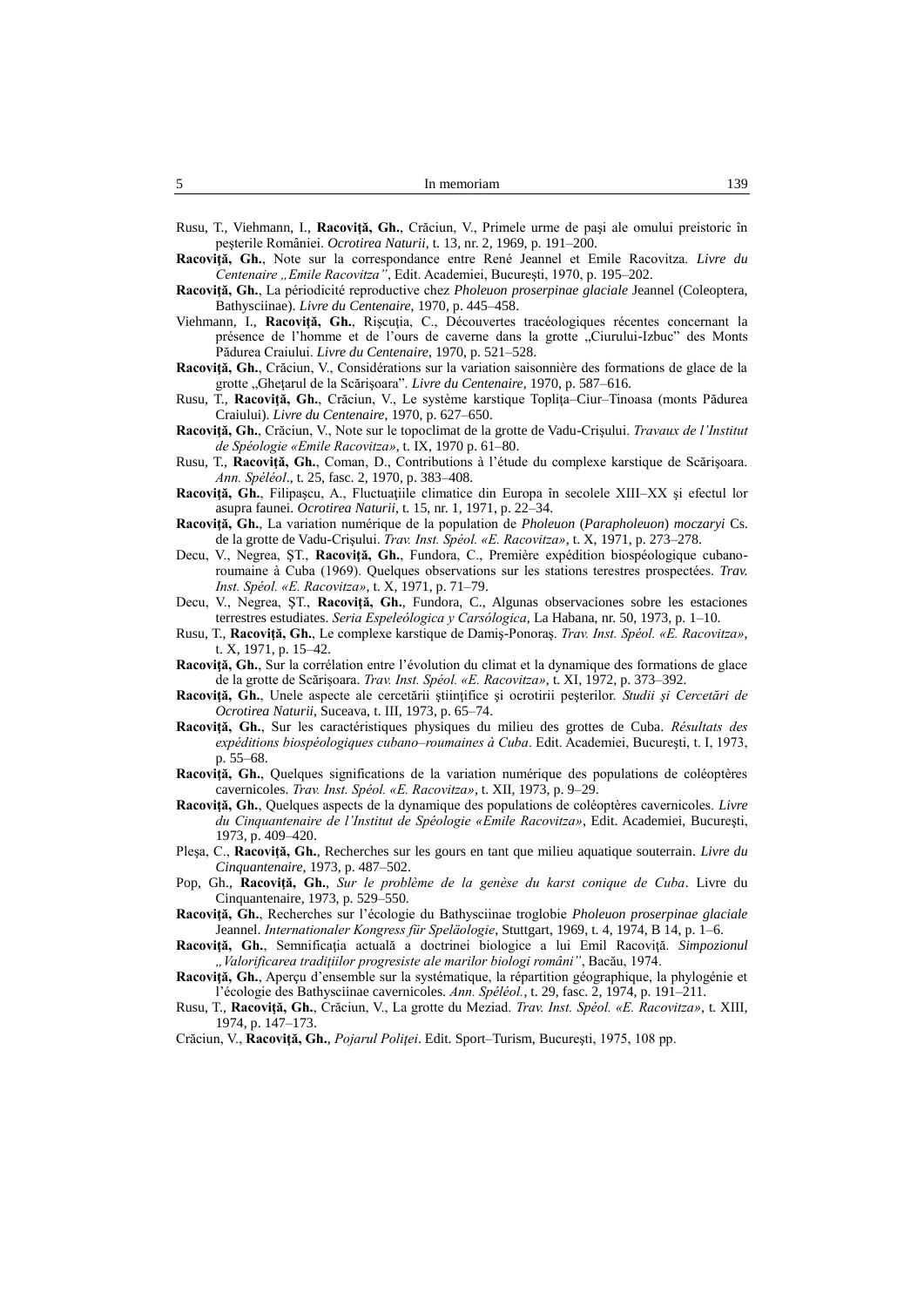Racovită, Gh., Serban, M., Recherches sur la biologie de la population de coléoptères cavernicoles de la Peştera cu Apă din Valea Leşului. *Ann. Spéléol*., t. 30, fasc. 2, 1975, p. 351–363.

- **Racoviţă, Gh.**, La classification topoclimatique des cavités souterraines. *Trav. Inst. Spéol. «E. Racovitza»*, t. XIV, 1975, p. 197–216.
- **Racoviţă, Gh.**, Pădurea factor important în conservarea zonelor carstice. S*impozionul "Pădurea şi spaţiile verzi în actualitate şi perspectivă"*, Cluj-Napoca, 1975, p. 57–67.

**Racoviţă, Gh.**, Rolul regiunilor forestiere în evoluţia faunei cavernicole. *Idem*, p. 104–116.

- **Racoviţă, Gh.**, Le phénomène de migration chez les coléoptères cavernicoles. *Trav. Inst. Spéol. «E. Racovitza»*, t. XV, 1976, p. 123–131.
- **Racoviţă, Gh.**, Considérations sur l'écologie des coléoptères cavernicoles. *6th Intern. Congr. Speleol., Olomouc, 1973*, Academia Praha, 1977, t. V, p. 223–228.
- **Racoviţă, Gh.**, Cocean, P., Recherches climatologiques dans la Grotte de Valea Leşului. *Trav. Inst. Spéol. «E. Racovitza»*, t. XVI, 1977, p. 183–201.
- Decu, V., Tufescu, M., **Racoviţă, Gh.**, Particularités de l'écologie cavernicole terrestre des zones tempérées. *Trav. Mus. Hist. nat. "Gr. Antipa"*, t. XIX, 1978, p. 343–348.
- **Racoviţă, Gh.**, Données écologiques sur une population souterraine de *Drimeotus horvathi*. *Trav. Inst. Spéol. «E. Racovitza»*, t. XVII, 1978, p. 81–94.
- **Racoviţă, Gh.**, Bazele ecologice ale protecţiei faunei cavernicole. *Ocrotirea Naturii şi Mediului Înconjurător*, t. 22, nr. 1, 1978, p. 33–38.
- **Racoviţă, Gh.**, Cerinţele actuale ale ocrotirii peşterilor din Munţii Apuseni. *Ocrot. Nat. Med. Înconj.*, t. 23, nr. 2, 1979, p. 127–134.
- Şerban, M., Neagu, L., Alb, M., **Racoviţă, Gh.**, Application des méthodes numéri-ques à la systématiques des Harpacticoïdes. I. Analyse des formules d'armature des pattes natatoires en tant que critère taxonomique. *Trav. Inst. Spéol. «E. Racovitza»*, t. XVIII, 1979, p. 33–52.
- **Racoviţă, Gh.**, Opera entomologică a lui René Jeannel. *Analele Academiei RSR*, Seria IV, t. XXIX, 1979, p. 231–237.
- **Racoviţă, Gh.**, Etude écologique sur les Bathysciinae cavernicoles. *Mémoires de Biospéologie*, Moulis, t. VI, 1980, 199 pp.
- **Racoviţă, Gh.**, L'oeuvre entmologique de René Jeannel. *Trav. Inst. Spéol. «E. Racovitza»*, t. XIX, 1980, p. 29–36.
- Şerban, M., Neagu, L., Alb, M., **Racoviţă, Gh.**, Application des méthodes numériques à la systématique des Harpacticoïdes. II. Essai de dresser une liste pour les différents caractères de l'armature des pattes P<sup>1</sup> préhensiles. *Trav. Inst. Spéol. «E. Racovitza»*, t. XIX, 1980, p. 53–75.
- **Racoviţă, Gh.**, Aspects évolutifs de l'écologie des coléoptères cavernicoles. *Mém. Biospéol*., t. VII, 1980, p. 119–125.
- Rusu, T., **Racoviţă, Gh.**, Crăciun, V., *Peştera Meziadului*. Edit. Sport–Turism, Bucureşti, 1981, 39 pp., 68 foto.
- Rusu, T., **Racoviţă, Gh.**, Peştera Urşilor de la Chişcău. *Ocrot. Nat. Med. Înconj*., t. 25, nr. 1, 1981, p. 57–71.
- Juberthie, C., Delay, B., Decu, V., **Racoviţă, Gh.**, Premières données sur la faune des microespaces du milieu souterrain superficiel de Roumanie. *Trav. Inst. Spéol. «E. Racovitza»*, t. XX, 1981, p. 103–111.
- **Racoviţă, Gh.**, Crăciun, V., Note sur le topoclimat de la grotte de Faţa Apei. *Trav. Inst. Spéol. «E. Racovitza»*, t. XX, 1981, p. 157–178.
- **Racoviţă, Gh.**, DECU, V., Un nou biotop subteran şi implicaţiile lui în protecţia faunei hipogee. *Ocrot. Nat. Med. Înconj*., t. 25, nr. 2, 1981, p. 179–184.
- **Racoviţă, Gh.**, Povară, I., Rolul mişcării speologice în valorificarea naturii ţării noastre. *Anal. Acad. RSR*, 1981.
- **Racoviţă, Gh.**, Probleme fundamentale ale biologiei subterane (I). *Carst*, Bul. CEPROMIN, Cluj-Napoca, nr. 2, 1982, p. 20–29.
- Racovită, Gh., SERBAN, M., Recherches sur la dynamique de la faune du milieu souterrain superficiel. *Trav. Inst. Spéol. «E. Racovitza»*, t. XXI, 1982, p. 33–42.
- Viehmann, I., **Racoviţă, Gh.**, Le stalagmiti de glacio termoindicatrici. *Speleologia*, Milano, nr. 7, 1982, p. 26–28.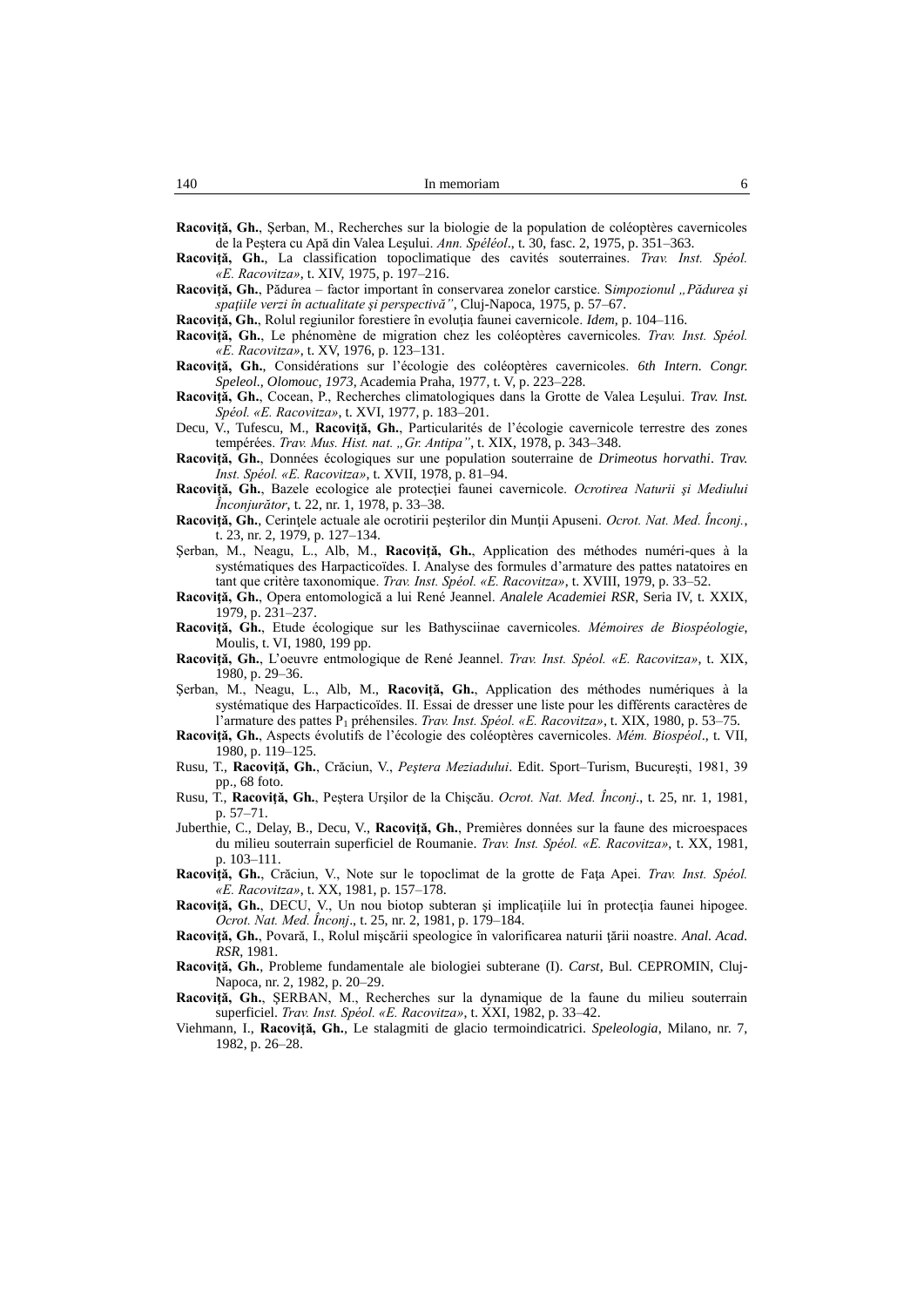| -<br>In memoriam |  |
|------------------|--|
|------------------|--|

- Marinescu, AL., **Racoviţă, Gh.**, Une correspondance scientifique inédite: Henri de Lacaze-Duthiers et Emile Racovitza. *Histoire et Nature*, Cahier de l'Association pour l'Histoire des Sciences naturelles, Paris, nr. 22–23, 1983, p. 65–85.
- **Racoviţă, Gh.**, Sur les relations dynamiques entre le milieu souterrain superficiel et le milieu cavernicole. *Mém. Biospéol*., t. X, 1983, p. 85–89.
- Decu, V., **Racoviţă, Gh.**, Sur la conservation des écosystèmes forestiers et souterrains des zones calcaires. *Mém. Biospéol*., t. X, 1983, p. 177–178.
- **Racoviţă, Gh.**, Probleme fundamentale ale biologiei subterane (II). *Carst*, nr. 3, 1983, p. 41–56.
- **Racovită, Gh.**, Unele probleme privind structura ecologică a domeniului subteran și evolutia faunei hipogee. *Evoluţie şi Adaptare*, Cluj-Napoca, t. 1, 1983, p. 231–238.
- Şerban, M., **Racoviţă, Gh.**, Le stéréogramme une nouvelle méthode de représentation graphique tridimensionnelle des rapports de similitude en taxonomie numérique. *Trav. Inst. Spéol. «E. Racovitza»*, t. XXII, 1983, p. 21–31.
- Şerban, M., Neagu, L., Alb, M., **Racoviţă, Gh.**, Application des méthodes numériques à la systématique des Harpacticoïdes. III. Les caractères quantitatifs à variation continue des pattes P1 . *Trav. Inst. Spéol. «E. Racovitza»*, t. XXII, 1983, p. 33–41.
- Orghidan, T., Negrea, Şt., **Racoviţă, Gh.**, Lascu, C., *Peşteri din România – ghid turistic*. Edit. Sport– Turism, Bucureşti, 1984, 453 pp, 48 pl.
- **Racoviţă, Gh.**, Cuvânt înainte. *Peştera*, Bul. CSER, Cluj-Napoca, nr. 1, 1984, p. 5–6.
- **Racoviţă, Gh.**, Sur la structure méroclimatique des cavités souterraines. *Theoretical and Applied Karstology*, Bucarest, t. 1, 1984, p. 123–130.
- **Racoviţă, Gh.**, Etude faunistique et écologiques du milieu souterrain superficiel de la Vallée d'Ordâncuşa (Monts du Bihor). *Trav. Inst. Spéol. «E. Racovitza»*, t. XXIII, 1984, p. 27–37.
- **Racoviţă, Gh.**, I. Viehamnn, Sur le rôle de la condensation souterraine dans la genèse des stalagmites de glace. *Trav. Inst. Spéol. «E. Racovitza»*, t. XXIII, 1984, p. 89–97.
- Racoviță, Gh., Originalitatea faunistică și biogeografică a carstului din Munții Apuseni. Ocrot. Nat. *Med. Înconj.*, t. 28, nr. 2, 1984, p. 79–83.
- **Racoviţă, Gh.**, Taxonomie quantitative des Bathysciinae (Coleoptera, Catopoidae) du bassin de la Valea Iadului (Monts Apuseni). *Trav. Inst. Spéol. «E. Racovitza»*, t. XXIV, 1985, p. 69–84.
- **Racoviţă, Gh.**, Viehmann, I., Etude de l'évapocondensation souterraine dans une grotte glacière. *Theor. Appl. Karstol.*, t. 2, 1985, p. 123–130.
- **Racoviţă, Gh.**, Particularités adaptatives de la reproduction des animaux cavernicoles. *Evol. Adap.*, t. 2, 1985, p. 255–262.
- **Racoviţă, Gh.**, *Climatologie subterană*. Elemente de Speologie Ştiinţifică, Edit. ISER, Bucureşti, nr. 3, 1985, 34 pp.
- **Racoviţă, Gh.**, O ctitorie de însemnătate mondială Crearea Institutului de Speologie din Cluj. *Speotelex*, Bul. CCSS, Bucureşti, nr. 10, 1986, p. 5–9.
- Şerban, M., Neagu, L., **Racoviţă, Gh.**, Alb, M., Involution de l'exopodite de la deuxième antenne des Harpacticoïdes analysée par les méthodes de la taxonomie numérique. *Trav. Inst. Spéol. «E. Racovitza»*, t. XXV, 1986, p. 17–31.
- **Racoviţă, Gh.**, Variation à longue échéance dans la dynamique d'une population troglobie. *Studia Univ. "Babeş-Bolyai", Seria Biologie*, Cluj-Napoca, t. 32, nr. 1, 1987, p. 39–51.
- Şerban, M., **Racoviţă, Gh.**, Sur l'information paléoclimatique comprise dans le dépôt souterrain de glace de la Grotte de Scărişoara (Monts du Bihor) et sa valorisation pour une prognose de long terme. *Theor. Appl. Karstol.*, t. 3, 1987, p. 133–142.
- **Racoviţă, Gh.**, Şerban, M., Viehmann, I., Tendances de long terme dans la dynamique des formations de glace de la Grotte de Scărişoara (Monts du Bihor). *Theor. Appl. Karstol.*, t. 3, 1987, p. 143–164.
- **Racoviţă, Gh.**, Influence de la structure méroclimatique sur la dynamique des coléoptères dans la Grotte de Scărişoara. *Trav. Inst. Spéol. «E. Racovitza»*, t. XXVI, 1987, p. 29–38.
- **Racoviţă, Gh.**, Conservarea geosistemelor carstice. In: B. Stugren (ed.), Ocrotirea naturii. Tradiţii, actualitate, perspective. Edit. Dacia, Cluj-Napoca, 1988, p. 125–147.
- **Racoviţă, Gh.**, Prefaţă. In: Rusu, T., *Carstul din Munţii Pădurea Craiului*, Edit. Dacia, Cluj-Napoca, 1988, p. 5–6.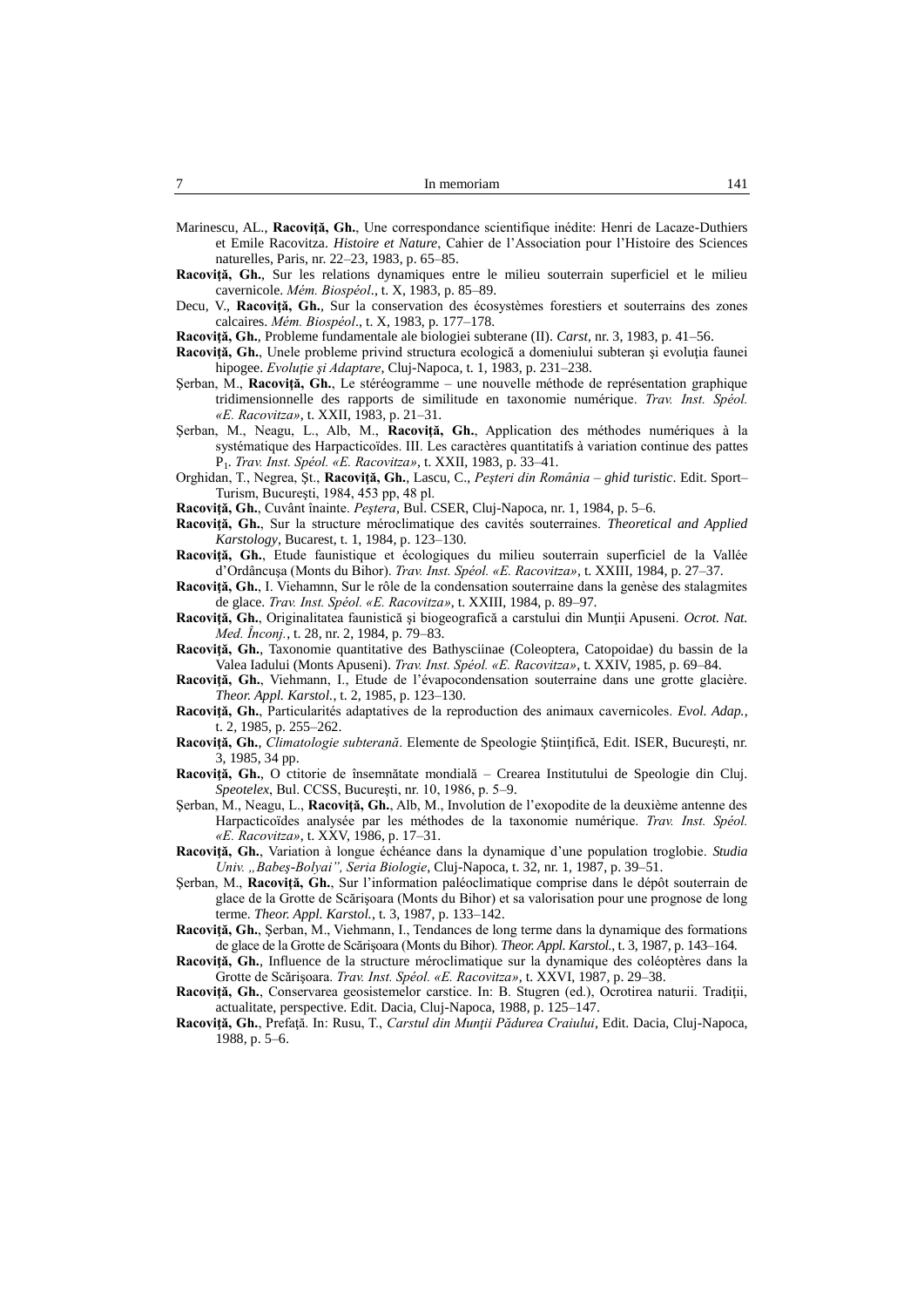Racoviță, Gh., Pagini de referință în speologia românească – Emil Racoviță: "Speologia – O știință nouă a străvechilor taine subpământene". *Speotelex*, Seria II, nr. 3, 1988, p. 8–12.

**Racoviţă, Gh.**, Variations cénotiques dans le milieux colluvial. *Evol. Adap*., t. 3, 1988, p. 217–224.

**Racoviţă, Gh.**, Probleme fundamentale ale biologiei subterane (III). *Peştera*, nr. 2, 1988, p. 6–19.

- Racoviță, Gh., Considerații generale privind dinamica populațiilor de coleoptere cavernicole. *Peştera*, nr. 2, 1988, p. 141–155.
- **Racoviţă, Gh.**, *Ecologia faunei cavernicole terestre*. Edit. ISER, Cluj-Napoca, 1989, 31 pp.
- Boghean, V., **Racoviță, Gh.**, Données préliminaires sur le topoclimat de la grotte "Peștera de la Movile" (Mangalia – Dobrogea de Sud – Roumanie). *Miscellanea Speologica Romanica*, Edit. ISER, Bucureşti, t. 1, 1989, p. 19–31.

(Colectiv), *Probleme generale ale protecţiei carstului*. Edit. ISER, Cluj-Napoca., 1989, 24 pp.

- **Racoviţă, Gh.**, Probleme fundamentale ale biologiei subterane (IV). *Peştera*, nr. 3, 1990, p. 7–18.
- **Racoviţă, Gh.**, Şerban, M., Interprétation en vue d'une reconstitution paléoclimatique des particularités structurales et dynamiques du dépôt de glace pérenne de la Grotte de Scărişoara. *Studia Univ. "Babeş-Bolyai", Seria Geologie*, t. XXXV, nr. 2, 1990, p. 47–61.
- **Racoviţă, Gh.**, Coman, N., Priorităţi româneşti în gândirea evoluţionistă. *Evol. Adap*., t. 4, 1991, p. 7–17.
- Decu, V., **Racoviţă, Gh.**, Vaczy, C., Sur la nomenclature des milieux souterrains, édaphiques et des annexes directes du sol. *Trav. Inst. Spéol. «E. Racovitza»*, t. XXX, 1991, p. 63–67.
- **Racoviţă, Gh.**, Peut-on controverser les débuts de la Biospéologie ?. *Trav. Inst. Spéol. «E. Racovitza»*, t. XXX, 1991, p. 69–73.
- **Racoviţă, Gh.**, Boghean, V., Silvestru, E., Petrescu, M., Etude thermométrique des substratums de la Grotte de Scărişoara. *Trav. Inst. Spéol. «E. Racovitza»*, t. XXX, 1991, p. 159–184.
- Şerban, M., **Racoviţă, Gh.**, L'extension de la zone glacée dans la grotte de Scărişoara (Roumanie) effet des oscillations météorologiques multiannuelles. *Theor. Appl. Karstol*., t. 4, 1991, p. 51–64.
- **Racoviţă, Gh.**, Petrescu, M., Sur le déterminisme méroclimatique d'un microrelief pariétal de la saline de Turda. *Trav. Inst. Spéol. «E. Racovitza»*, t. XXXI, 1992, p. 155–169.
- Onac, B., **Racoviţă, Gh.**, Recherches climatologiques dans la Peştera Vântului (Monts Pădurea Craiului). *Theor. Appl. Karstol.*, t. 5, 1992, p. 167–192.
- **Racoviţă, Gh.** (ed.), Emil Racoviţă: Însemnări speologice din Munţii Apuseni. *Nymphaea*, Oradea, t. XXII, 1992, p. 115–155.
- **Racoviţă, Gh.**, Ctitoria speologică clujeană a lui Emil Racoviţă. *Acta Moldaviae Meridionalis*, Anuarul Muzeului Județean "Ștefan cel Mare", Vaslui, t. XII–XIV, 1992, p. 375–387.
- **Racoviţă, Gh.** (sub red.), Emil Racoviţă: *Cugetări evoluţioniste*. Edit. Academiei Române, Bucureşti, 1993, 320 pp.
- **Racoviţă, Gh.**, Modélisation mathématique des données dans les bilans topoclimatiques souterrains. *Bulletin de la Société géographique de Liège*, t. 29, 1993, p. 115–118.
- **Racoviţă, Gh.**, Adaptation des courbes fonctionnelles aux variations des paramètres topoclimatiques souterrains. *Trav. Inst. Spéol. «E. Racovitza»*, t. XXXII, 1993, p. 169–182.
- **Racoviţă, Gh.**, Boghean, V., Petrescu, M., Le bilan topoclimatique de la grotte de Cloşani (Monts Mehedinţi, Roumanie). *Theor. Appl. Karstol*., t. 6, 1993, p. 7–86.
- **Racoviţă, Gh.**, Recherches éthologiques sur les Bathysciinae troglobies du genre *Pholeuon*  (Coleoptera, Catopidae). *Mém. Biospéol*., t. XX, 1993, p. 169–176.

**Racoviţă, Gh.**, Emil Racoviţă. Repere biografice. *Academica*, nr. 6 (30), 1993, p. 17.

- Decu, V., **Racoviţă, Gh.**, Roumanie. In: C. Juberthie et Decu, V. (edits.), *Encyclopaedia Biospeologica*, Société de Biospéologie, Moulis, Bucarest, t. I, 1994, p. 779–802.
- **Racoviţă, Gh.**, Eléments fondamentaux dans la dynamique des spéléothèmes de glace de la grotte de Scărişoara, en relation avec la météorologie externe. *Theor. Appl. Karstol*., t. 7, 1994, p. 133–148.
- **Racoviţă, Gh.**, Bilan climatique de la grotte glacière de Scărişoara (Monts du Bihor, Roumanie), dressé sur dix années d'observations. *Trav. Inst. Spéol. «E. Racovitza»*, t. XXXIII, 1994, p. 107–158.
- Coman, N., Dordea, M., Puia, I., **Racoviţă, Gh.**, Soran, V., La séclusion spécifique à l'évolution de la lignée humaine. *Evol. Adapt*., t. V, 1995, p. 7–27.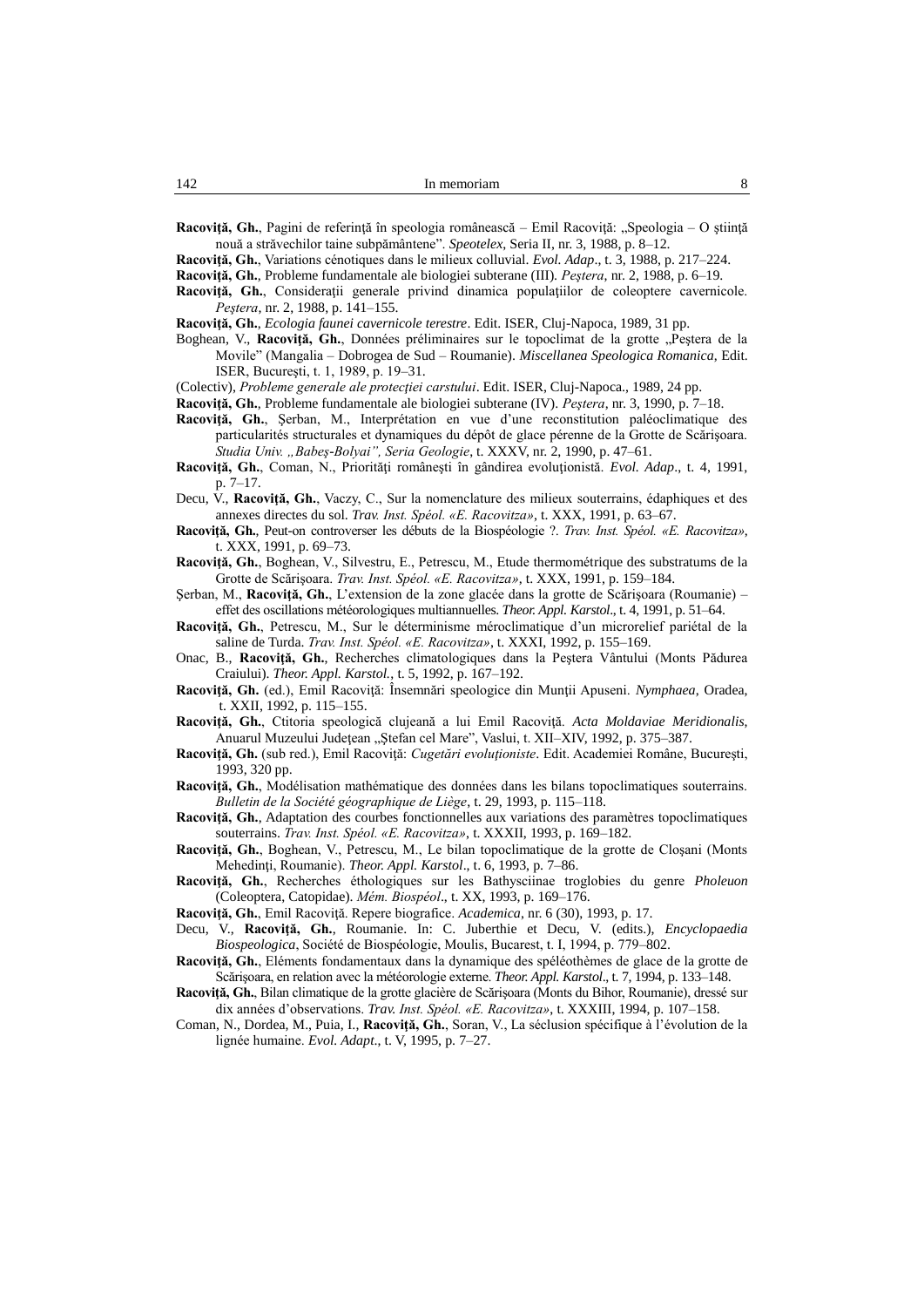| Q<br>In memoriam | $\sim$ |
|------------------|--------|
|------------------|--------|

- Soran, V., **Racoviţă, Gh.**, Dordea, Manuela, Les principes racovitziens primordiaux de protection de la nature et leur développement actuel. *Evol. Adapt*., t V, 1995, p. 29–42.
- Soran, V., Stancu, D., Stancu, R., Racoviță, Gh., Dordea, Manuela, Principiile racovițiene primordiale de ocrotire a naturii şi dezvoltarea lor în contemporaneitate. *Naturalia, Studii şi Cercetări*, Piteşti, t. 1, 1995, p. 11–20.
- **Racoviţă, Gh.**, Emil Racoviţă şi Constantin Motaş ctitori de speologie românească. *Academica*, nr. 11 (59), 1995, p. 21.
- **Racoviţă, Gh.**, Cel dintâi român în Antarctica. *Studii şi Cercetări*, Muzeul Bistriţa-Năsăud, t. 1, 1995, p. 181–184.
- **Racoviţă, Gh.**, Révision systématique des Bathysciinae souterrains des Monts Apuseni. I. Variabilité individuelle et valeur taxonomique des caractères morphologiques dans la série phylétique de *Drimeotus* (Coleoptera, Bathysciinae). *Trav. Inst. Spéol. «E. Racovitza»*, t. XXXIV, 1995, p.103–129.
- **Racoviţă, Gh.**, Theodor Rusu, 1929–1994. *Trav. Inst. Spéol. «E. Racovitza»*, t. XXXIV, 1995, p. 11–14.
- Racoviță, Gh., A holocen paleoclimate document: the cave "Ghețarul de la Scărișoara" (extended abstract). *Climate Change: The Karst Record*. Karst Waters Institute. Special Publication, nr. 2, 1966, p. 131–133
- **Racoviţă, Gh.**, Reflets lamarckiens dans la zoologie roumaine. *Noesis*. Travaux du Comité Roumain d'Histoire et de Philosophie des Sciences, t. XXI, 1996, p. 77–80.
- Racovită, Gh., Révision systématique des Bathysciinae souterrains des Monts Apuseni. II. Le sousgenre *Parapholeuon* Gabglb. du bassin de Crişul Repede (Monts Pădurea Craiului)*. Trav. Inst. Spéol. «E. Racovitza»*, t. XXXV, 1996, p. 69–105.
- **Racoviţă, Gh.**, Emile Pop un sensible biographe d'Emile Racovitza. *Trav. Inst. Spéol. «E. Racovitza»*, t. XXXV, 1996, p. 221–230.
- **Racoviţă, Gh.**, *René Jeannel*. Academica, 1997.
- **Racoviţă, Gh.**, Aspects généraux de l'endokarst des Monts Apuseni et de la faune souterraine. In: V. Cristea (ed.), *L'espace rural Approche pluridisciplinaire*. Risoprint, Cluj, 1997, pag. 32–36.
- Bucur, R., **Racoviţă, Gh.**, Etude anatomique de l'appareil génital mâle de quelques Coléoptères Bathysciinae. *Trav. Inst. Spéol. «E. Racovitza»*, t. XXXVI, 1997, p. 107–117.
- **Racoviţă, Gh.**, L'épopée antarctique d'Emile Racovitza. *Noesis*. Trav. Comité Roum. Hist. Philosoph. Sc., t. XXIII, 1998, p. 53–59.
- **Racoviţă, Gh.**, Emil G. Racoviţă (1868–1947). *Buletinul Şcolilor Asociate UNESCO din România*  (ASP), 1998, p. 49–51.
- **Racoviţă, Gh.**, Moldovan, O., Rajka, G., Données préliminaires sur l'environnement de la Grotte des Ours en régime d'exploitation touristique. *Theor. Appl. Karstol*., t. 11–12, 1998–1999, p. 61–74.
- **Racoviţă, Gh.**, Révision systématique des Bathysciinae souterrains des Monts Apuseni. III. Le sousgenre Parapholeuon Ganglb. du bassin de Crişul Negru. *Trav. Inst. Spéol. «E. Racovitza»*, t. XXXVII–XXXVIII, 1998–1999, pag. 175–216.
- **Racoviţă, G.**, *A şti sau a nu şti. Adevărurile vieţii lui Emil Racoviţă*. Edit. Academiei Române, 1999, 560 pp.
- **Racoviţă, Gh.**, Emil Pop Un sensibil biograf al lui Emil Racoviţă. In: A. Ardelen şi V. Soran (edits.), *Emil Pop. O sută de ani de la naştere (1897–1997)*. Edit. Risoprint, Cluj-Napoca, 1999, p. 306–313.
- **Racoviţă, Gh.**, Etude taxonomique quantitative du sous-genre Parapholeuon Ganglbauer 1887 (Coleoptera, Cholevidae, Leptodirinae). *Entomologica Romanica*, t. 3, 1999, p. 79–117.
- **Racoviţă, Gh.**, Onac, B.P., *Scărişoara Glacier Cave. Monografic study*. Edit. Caprpatica, Cluj-Napoca, 2000, 139 pp.
- **Racoviţă, Gh.**, Ice caves in temperate regions, in: H. Wilkens, D. C. Culver and B. Humphreys (eds.), *Ecosystems of the World.* vol. 30, *Subetrranean Ecosystems*, Elsevier Sciences, Amsterdam, 2000, p. 567–574.

**Racoviţă, Gh.**, Réflexions critiques sur la notion de préadaptation. *Evol. Adapt*., t. VI, 2000, p. 79–88.

**Racoviţă, Gh.**, Sur l'utilisation de l'analyse numérique dans la systématique des Coléoptères Leptodirinae souetrrains (extended abstract). *Proceedings of the International Conference "Karst Studies and Problems: 2000 and Beyond"*, Cluj-Napoca, 14–22 iulie 2000, p. 177–179.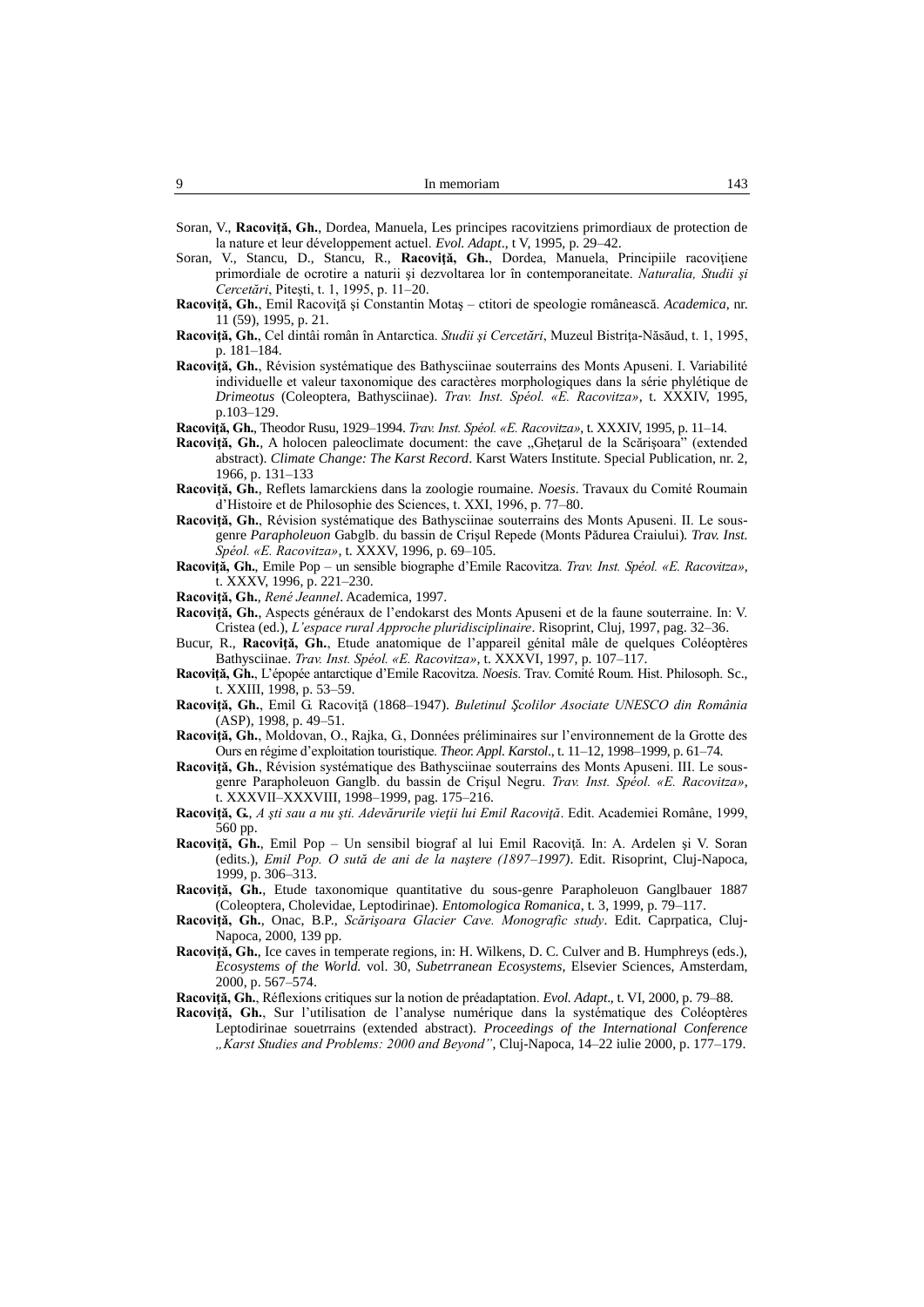| In memoriam | C |
|-------------|---|
|             |   |

- **Racoviţă, Gh.**, Buzilă, L., Impératifs et réalités dans la conservation de la nature. Les aires protégées du nord-ouest de la Roumanie. *Studia Univ. Babeş-Bolyai, Geographia*, t. XLVI, nr. 1, 2001, p. 69–80.
- Bucur, R., **Racoviţă, Gh.**, Seitz, A., Biometric and genetic study of the subgenus *Parapholeuon*. *Trav. Inst. Spéol. «E. Racovitza»*, t. XXXIX–XL, 2000–2001, pag. 121–133.
- Borda, D., **Racoviţă, Gh.**, Données thermo-hygrométriques sur la Grotte de Ciungi et la Grotte de Măgurici (Plateau du Someş, Transylvanie). *Trav. Inst. Spéol. «E. Racovitza»*, t. XXXIX–XL, 2000–2001, pag. 207–226.
- Racoviță, Gh., Teorii clasice și moderne cu privire la evoluția lumii vii. In: A. Barna și I. Pop (red.), *Bilogie. Gradul II în învăţământ*. Casa Cărţii de Ştiinţă, Cluj-Napoca, 2001, p. 115–138.
- Idem. In: A. Barna şi I. Pop (coord.), *Biologie. Pregătirea examenului pentru gradul II în învăţământ*. Ed. Albastră, Cluj-Napoca, 2002, pag. 155–174.
- **Racoviţă, Gh.**, Ipoteze modene privind evoluţia omului. In: A. Barna şi I. Pop (coord.), *Biologie. Suporturi pentru pregătirea examenului de specialitate în învăţămân*t. Edit. Albastră, Cluj-Napoca, 2002, pag. 177–188.
- **Racoviţă, Gh.**, Onac, B., *Peştera Gheţarul de la Scărişoara. Studiu monografic*. Edit. Presa Universitară Clujeană, 2002, 156 pp.
- **Racoviţă, Gh.**, Moldovan, O., Onac, B.P. (eds.), *Monografia carstului din Munţii Pădurea Craiului*. Edit. Presa Universitară Clujeană, Cluj-Napoca, 2002, 264 pag.
- **Racoviţă, Gh.**, Istoricul cercetărilor. In: **Racoviţă, Gh.**, O. Moldovan, B. Onac (eds.), *Monografia carstului din Munţii Pădurea Craiului*, Edit. Presa Universitară Clujeană, Cluj-Napoca, 2002, pag 2–6.
- **Racoviţă, Gh.**, Sistemul carstic Ciur-Izbuc Ciur-Ponor. *Idem*, pag 86–89.
- **Racoviţă, Gh.**, Climatologie subterană. *Idem*, pag 93–116.
- **Racoviţă, Gh.**, Fauna subterană terestră. *Idem*, pag 127–133.
- **Racoviţă, Gh.**, Subgenul *Parapholeuon*. *Idem*, pag 145–158.
- **Racoviţă, Gh.**, Ecologia faunei cavernicole terestre. *Idem*, pag 183–199.
- **Racoviţă, Gh.**, Onac, B., Feier, Ioana, Menichetti, M., Etude thermométrique de la Grotte de Ours de Chişcău (Roumanie). Résultats préliminaires. *Trav. Inst. Spéol. «E. Racovitza»*, t. XLI–XLII, 2002–2003, p. 177–190.
- **Racoviţă, Gh.**, L'mportance des rsérves karstologiques pour la conservation de la faune souterraine. In: I. Petrescu (ed.), *Mediu* − *Cercetare, protecţie şi gestiune*, Edit. Presa Universitară Clujeană, 2003, p. 427–431.
- **Racoviţă, Gh.**, L'importance des réserves karstologiques pour la conservation de la faune souterraine. *Environnemen & Progress*, Cluj-Napoca, 2003, p. 427–431.
- Moldovan, O., **Racovită, Gh.**, Rajka, G., The impact of tourism in Romanian show caves: the example of Urşilor Cave of Chişcău (Transylvania, Romania). *Subterranean Biology*, t. 1, 2003, p. 73–78.
- **Racoviţă, Gh.**, Buzilă, L. Zone naturale protejate. In: P. Cocean (ed.), *Planul de amenajare a teritoriului Regiunii de Nord-Vest (PATR). Coordonate majore*. Edit. Presa Universitară Clujeană, 2004, p. 256–261.
- **Racoviţă, Gh.**, L'aportació d'Emil Racovitza al naixement il al desenvolupament de la biospeleologia. In: E. *Racovitza, Assaig sobre els problems biospeleològics*. Institut d'Estudis Catalans, Arxius de les Seccions de Ciències, t. CXXXVI, Secció de Ciències Biològiques, Barcelona, 2004, p. 10–19.
- **Racoviţă, Gh.**, La découverte de *Typhlocirolana moraguesi,* moment crucial dans la marche de la Biospéologie. *Endins*, Publ. Fed. Balear Espeleol., nr. 28, 2005, p. 11–18.
- **Racoviţă, Gh.**, L'entreprise Biospeologica. Sa création, son activité et ses résultats. *Endins*, Publ. Fed. Balear Espeleol., nr. 28, 2005, p. 25–34.
- **Racoviţă, Gh.**, Révision systématique des Leptodirinae souterrains des Monts Apuseni. IV. Le sousgenre *Pholeuon* (s. str.) du bassin de l'Arieş. *Trav. Inst. Spéol. «E. Racovitza»*, t. XLIII–XLIV, 2004–2005, p. 155–181.
- Moldovan, O., **Racoviţă, G.** (eds.), Emil G. Racovitza, *Essay on biospeleological problems*. French, English, Romanian versions. Edit. Casa Cărţii de Ştiinţă, Cluj-Napoca, 2006, 260 pp.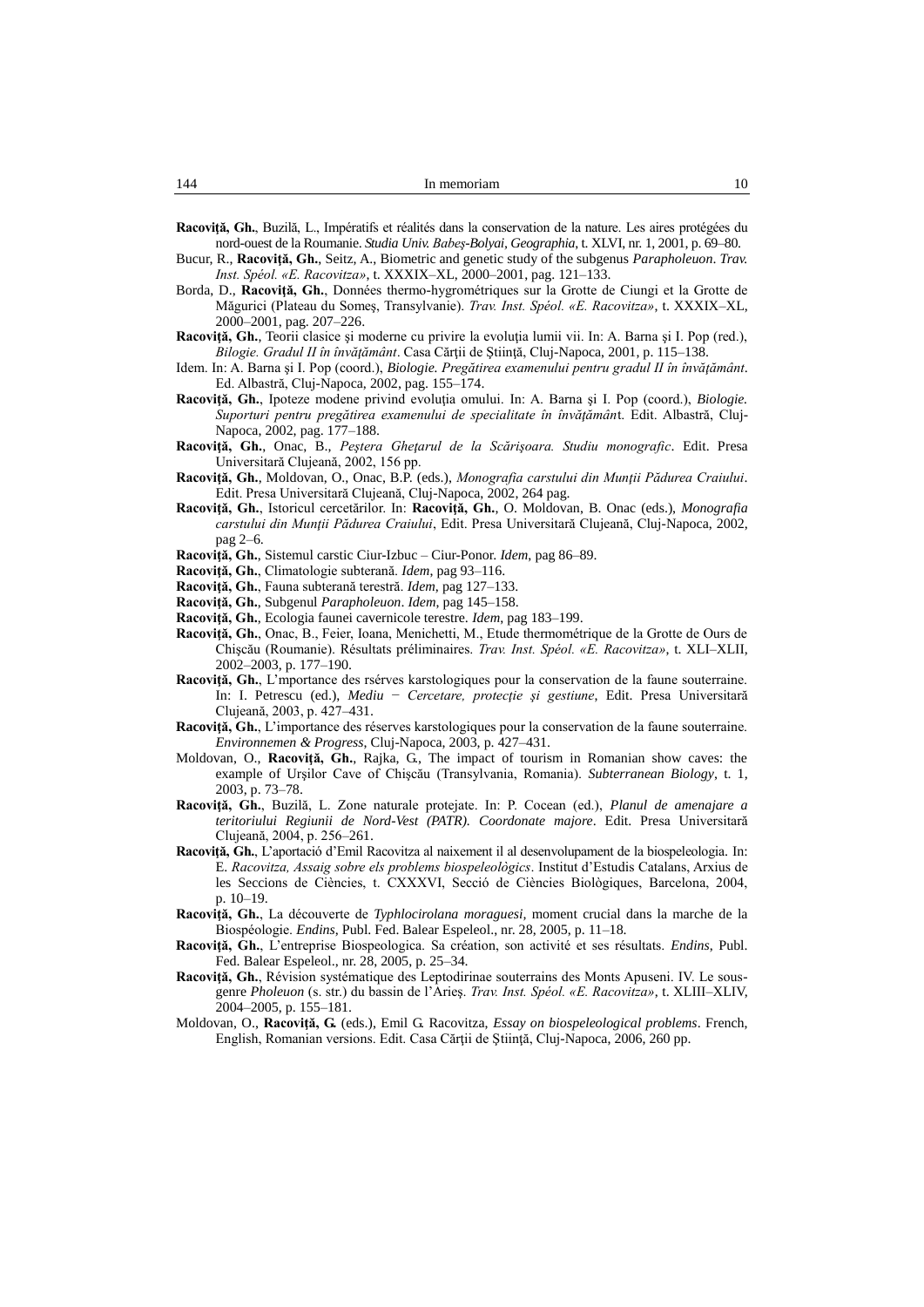| . .<br>In memoriam<br>. . | $\Lambda^{\kappa}$ |
|---------------------------|--------------------|
|---------------------------|--------------------|

**Racoviţă, G.**, Climatul subteran. In: O. T. Moldovan (ed.), *Recomandări privind managementul şi monitorizarea peşterilor turistice*, Edit. Casa Cărţii de Ştiinţă, Cluj-Napoca, 2006, p. 34–48.

- Borda, Daniela, Racoviță, Gh., Barti, L., Sur les chéiroptères de la collection "Biospeologica". *Trav. Inst. Spéol. «E. Racovitza»*, t. XLIII–XLIV, 2006, p. 217–234.
- **Racoviţă, Gh.**, Révision systématique des Leptodirinae souterrains des Monts Apuseni. V. Le sousgenre *Pholeuon* (s. str.) de la zone de Padiş (Monts du Bihor). *Trav. Inst. Spéol. «E. Racovitza»*, t. XLV–XLVI, 2006–2007, p. 13–30.
- Onac, B.P., Perşoiu, A., **Racoviţă, Gh.**, Tămaş, T., Viehmann, I., *Scărişoara. Ţinutul Scărişoarei.* Edit. Studia, Cluj-Napoca, 2007, 88 pp.
- **Racoviţă, Gh.**, Stan, Ana-Maria, *Memoria documentelor. Cooperarea franco-română la Universitatea din Cluj, oglindită în arhiva lui Emil Racoiţă*. Edit. Presa Universitară Clujeană, Cluj-Napoca, 2007, 318 pp.
- Moldovan, O., **Racoviţă, Gh.**, Dunay, G., Reconsidering *Pholeuon* C. Hampe (Coleoptera: Leiodide: Cholevide), with the description of a new subgenus. *Zootaxa*, t. 1449, 2007, p. 31–43.
- Cocean, P., **Racoviţă, Gh.**, Les géographes français et la géographie à Cluj. *La Géopgraphie. Acta Geographica*, nr. 1525, iunie 2007, p. 54–61.
- **Racoviţă, Gh.**, Révision systématique des Leptodirinae souterrains des Monts Apuseni. VI. Le sousgenre *Pholeuon* (s. str.) du bassin de Someşul Cald (Monts du Bihor). *Trav. Inst. Spéol. «E. Racovitza»*, t. XLVIII, 2009, p. 11–29.
- **Racoviţă, Gh.**, Selecţia naturală, chintesenţă a darwinismului. *Tribuna*, serie nouă, anul VIII, 16–30 iunie 2009, p. 15–18.
- Onac, B.P., **Racoviţă, Gh.**, Brad, T. (eds.), *Atlasul peşterilor din Munţii Apuseni. Munţii Bihor. 1. Bazinul Arieşului Mare*. University of South Florida Libraries, 2010, 90 pp., 54 fig. 1 pl.
- **Racoviţă, Gh.**, Révision systématique des Leptodirinae souterrains des Monts Apuseni. VII. Le sousgenre *Pholeuon* (s. str.) du bassin de Crişul Negru (Monts du Bihor). *Trav. Inst. Spéol. «E. Racovitza»*, t. XLIX, 2010, p. 3–27.
- Rîmbu, N., Onac, B.P., **Racoviţă, G.**, Large-scale anomaly patterns associated to temperature variability inside Scarisoara Ice Cave. *International Journal of Climatology*, 2011, 8 pp (versiunea online).
- Borda, D., **Racovită, Gh.**, Donnés thermométriques relatives à l'atmopshère de la grotte Poarta lui Ionel (Monts du Bihor, Roumanie). *Trav. Inst. Spéol. «E. Racovitza»*, t. L, 2011, p. 77–86.
- Racovită, Gh., Révision systématique des Leptodirinae souterrains des Monts Apuseni. VIII. Apercu synthétique sur le genre *Pholeuon*. *Trav. Inst. Spéol. «E. Racovitza»*, t. L, 2011, p. 37–59.
- **Racoviţă, Gh.**, Cercetarea Peşterii Meziadului. In: I.N. Meleg (ed.), *Cartea Peşterii Meziadului*, CAPDD Bihor, 2015, p. 10–11.

## **BOOK REVIEWS**

- R. Ginet et V. Decou, Initiation à la Biologie et à l'Ecologie souterraine. J.-P. Delage, Paris, 1977, 345 pp. *Trav. Inst Spéol. «E. Racovitza»*, t. XVII, 1978, p. 216–217.
- Şt. Negrea, Prin peşterile lumii. Ed. Sport–Turism, Bucucreşti, 1979, 176 pp., 32 pl. *Trav. Inst. Spéol. «E. Racovitza»*, t. XIX, 1980, p. 283.
- Simpozionul «Evoluție și Adaptare", Cluj-Napoca, 17-18 XII 1982, Cluj-Napoca, 1983. *Studia Univ. Babeş-Bolyai*, 1984, p. 79–80, Cluj-Napoca (în colab. cu N. Coman).
- C. Billy, Glossaire de Zoologie, Doins Ed., Paris, 1985, 239 pp. *Studia Univ. Babeş-Bolyai, Seria Biologie*, An XXXI, nr. 1, 1986, p. 75.
- Rusu, T., Carstul din Muntii Pădurea Craiului. 254 pp., 10 tab., 208 fig., 66 photos, résumé en français. Ed. Dacia, Cluj-Napoca (Roumanie), 1988. *UIS-Bulletin*, nr. 2 (33), 1988, p. 27.
- Idem. *Karstologia*, nr. 13, 1989, p. 59–60. B.P. Onac, Geologia regiunilor carstice. Editura Didactica si Pedagogica, Bucarest, 399 pp., 153 fig.,
- résumés en anglais. *Karstologia*, nr. 36/2, 2000, p. 59–60.
- J.-N. Salomon, Précis de Karstologie. Presses Universitaires de Bordeaux, 2000, 250 pp, 75 fig., 9 tab., 22 photos. *Theor. Appl. Karstol*., t. 13–14, 2000–2001, p. 121–122.